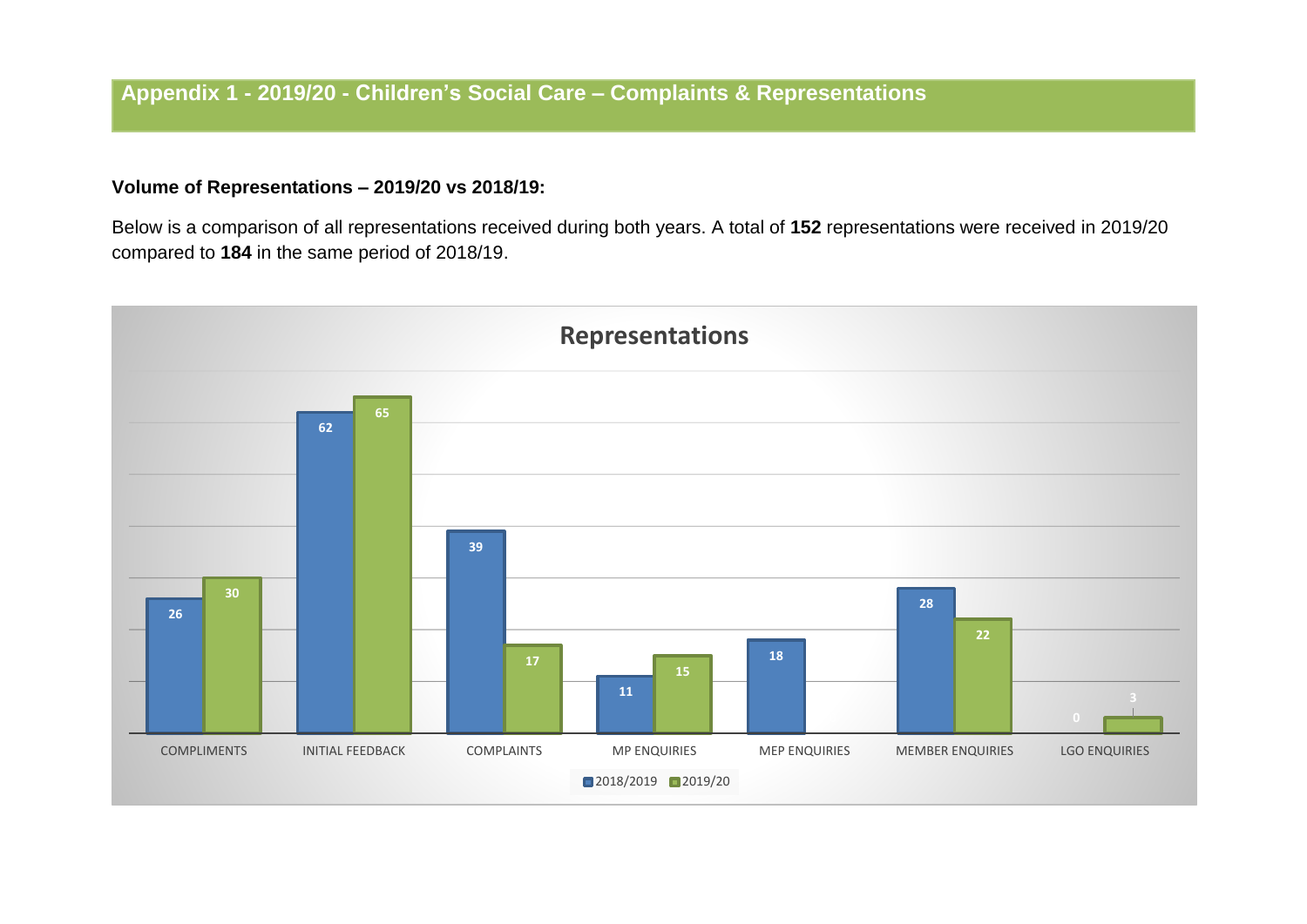#### **Complaints – 2018/19 vs 2019/20:**

Below is the comparison between the two years with additional details provided. There were no escalations beyond stage 1 for both periods. The reduction in complaint volumes can be attributed to a more proactive process of meeting with residents to prevent issues becoming complaints and/or staffing related complaints now being captured as corporate complaints (and not statutory complaints):

| <b>Feedback: Initial</b> |      | <b>Stage 1</b><br>Feedback complaints complaints complaints | <b>Stage 2</b> | <b>Stage 3</b> | <b>Alternative</b><br><b>Dispute</b><br><b>Resolution</b><br><b>Cases</b> | <b>Cases</b><br>closed<br>$\mathsf{in}$<br>period* | <b>Cases</b><br><b>Cancelled</b> | $%$ of<br>complaints<br>upheld in<br>period | $\frac{9}{6}$<br>timeliness<br>of<br>response<br>for those<br>due in<br>period* |
|--------------------------|------|-------------------------------------------------------------|----------------|----------------|---------------------------------------------------------------------------|----------------------------------------------------|----------------------------------|---------------------------------------------|---------------------------------------------------------------------------------|
| 2019/20                  | 65   | 17                                                          | $\mathbf 0$    | $\mathbf 0$    | 2 <sup>2</sup>                                                            | 14                                                 | $\overline{\mathbf{4}}$          | 50%                                         | 47%                                                                             |
| 2018/19                  | 62   | 39                                                          | $\mathbf 0$    | $\mathbf 0$    | $\mathbf 1$                                                               | 35                                                 | $\mathbf{3}$                     | 51%                                         | 87%                                                                             |
| <b>Difference</b>        | $+3$ | $-22$                                                       | $\mathbf 0$    | $\mathbf 0$    | $+1$                                                                      | $-21$                                              | $+1$                             | $-1%$                                       | $-40%$                                                                          |

**\*For 2019/20, of the 14 closed complaints, 13 relate to the period 2019/20 and 1 relate to 2018/19 (but was closed during 2019/20)**

**\* 2019/20 % timeliness is based on 15 complaints being due in the period (7 from 15 within timeframe). 1 was closed in March 2018 and so appeared on last year's report.**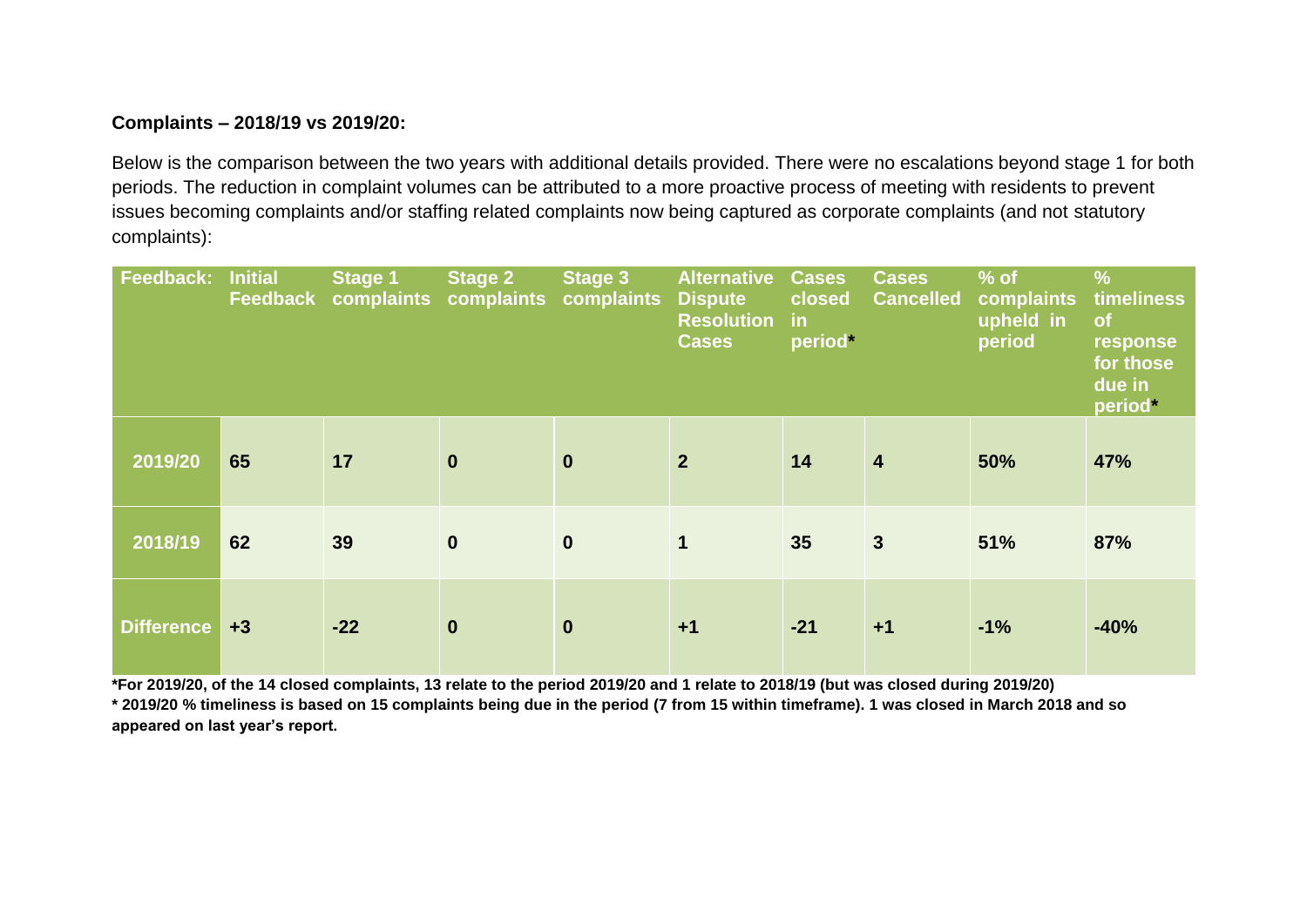## **Root cause analysis and associated learning:**

Key learning themes are identified below for the reporting period. Learning from upheld complaints is recognised by the service as part of complaint resolution.

| <b>Root cause analysis</b><br>and learning from<br>upheld complaints: | <b>Root Cause 1 and associated</b><br>learning                                                                                                                                                                                                                                                                                                                                                                                                                                                                  | <b>Root Cause 2 and</b><br>associated learning                                                                                                                                                                                                                                                                                                                                                                                    | <b>Root Cause 3 and</b><br>associated learning                                                                                                                                               |
|-----------------------------------------------------------------------|-----------------------------------------------------------------------------------------------------------------------------------------------------------------------------------------------------------------------------------------------------------------------------------------------------------------------------------------------------------------------------------------------------------------------------------------------------------------------------------------------------------------|-----------------------------------------------------------------------------------------------------------------------------------------------------------------------------------------------------------------------------------------------------------------------------------------------------------------------------------------------------------------------------------------------------------------------------------|----------------------------------------------------------------------------------------------------------------------------------------------------------------------------------------------|
| <b>Learning for 2019/20</b>                                           | <b>Communication</b><br>Discussions have taken place<br>within the service in relation to:<br>The importance of sharing<br>plans across the service on<br>a need to know basis<br><b>(Children Looked After</b><br>Team 1)<br>The need to ensure that<br>information given to children<br>about their care plans is<br>accurate and up to date<br><b>(Children Looked After</b><br>Team 1)<br>Change over arrangements<br>to be improved with joint<br>visits to be conducted with<br>both the new and outgoing | <b>Savings</b><br>The team have developed a<br>new process to:<br><b>Address</b><br>inconsistencies in<br>savings for looked after<br>children (Aftercare)<br>Ensure all young<br>people receive regular<br>savings going forward<br>(Aftercare)<br>To review allowance<br>payments annually and<br>to ensure the system in<br>place does not cause<br>any disruption and/or<br>inconvenience to the<br>carer (Adoptions<br>Team) | <b>Assessment</b><br>A formal review to be<br>conducted to ensure<br>standards are maintained in all<br>cases involving<br>unaccompanied asylum<br>seekers (Children Looked<br>After Team 1) |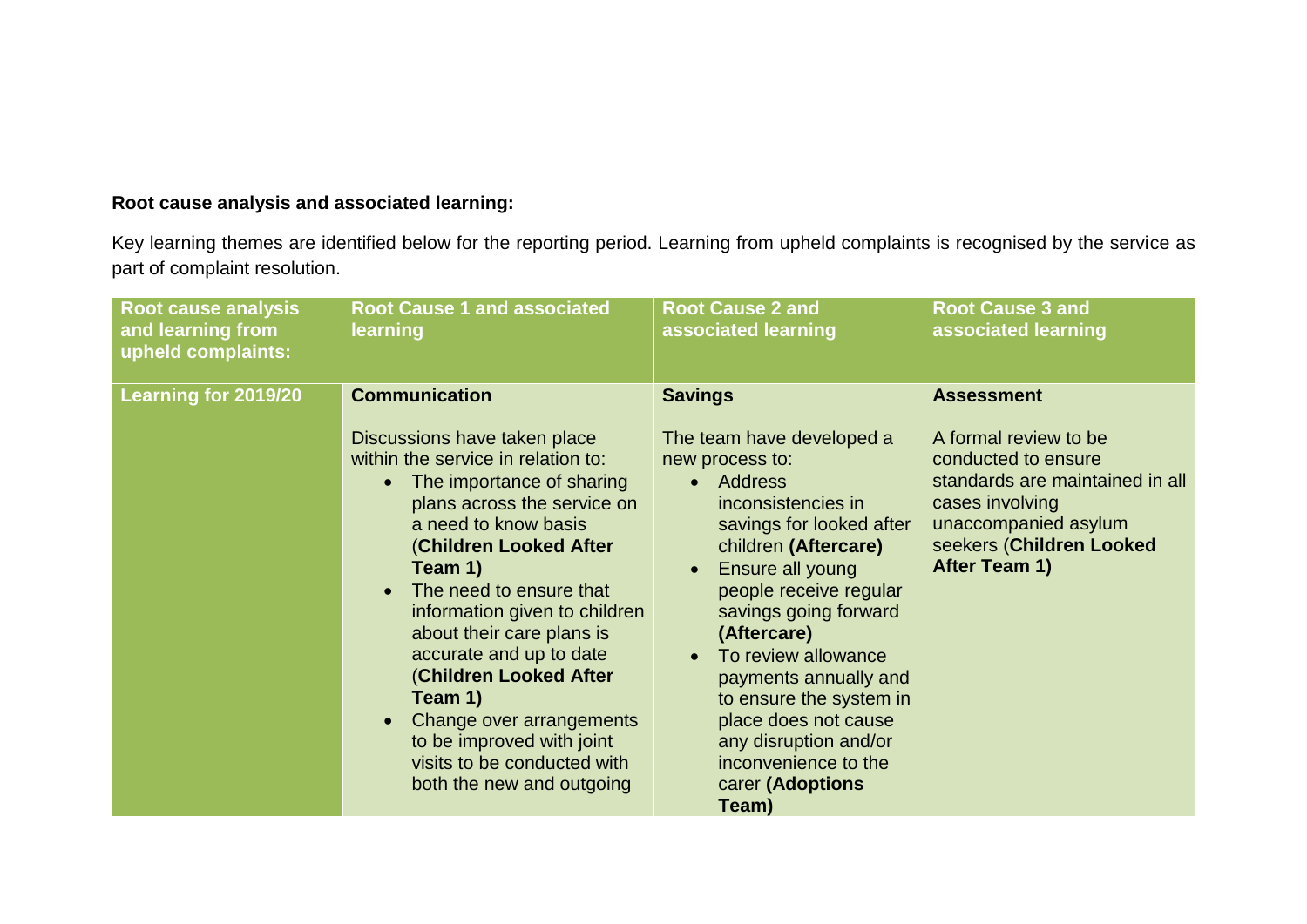|                      | social workers (Children<br><b>Looked After Team 1)</b><br>Share all reports and<br>communicate with families<br>to prevent any disruption in<br>education during placement<br>moves (Children Looked<br>After Team 1)<br>Staff reminded of expected<br>customer service standards<br>during visits (Courts Team)                                                                                                                                   |                                                                                                                                                                                                                                                                                                         |                                                                                                                                                                                                                                                       |
|----------------------|-----------------------------------------------------------------------------------------------------------------------------------------------------------------------------------------------------------------------------------------------------------------------------------------------------------------------------------------------------------------------------------------------------------------------------------------------------|---------------------------------------------------------------------------------------------------------------------------------------------------------------------------------------------------------------------------------------------------------------------------------------------------------|-------------------------------------------------------------------------------------------------------------------------------------------------------------------------------------------------------------------------------------------------------|
| Learning for 2018/19 | <b>Communication</b><br>Internal changes to rota<br>spreadsheets to reflect contact in<br>the community.<br>Staff given reflective practice<br>sessions to attune themselves with<br>how service changes affect users.<br><b>Better handling of Letterbox</b><br>administration to ensure birth<br>relatives and adoptive parents<br>maintain proper contact.<br>Recruitment of staff to allow for<br>resumption of life story book<br>productions. | <b>Decision Making</b><br>Both sides of families to be<br>contacted where children only<br>live with one parent to ensure<br>equal sharing of information.<br>Staff retrained on LADO<br>referrals and social workers to<br>fully familiarise themselves<br>with the case prior to initial<br>meetings. | <b>Policy and Training</b><br>Policy to be drafted to address<br>the issue of savings for<br>children in care.<br>Further training to be provided<br>to staff to remember the<br>impact that professional<br>opinion and timekeeping has<br>on cases. |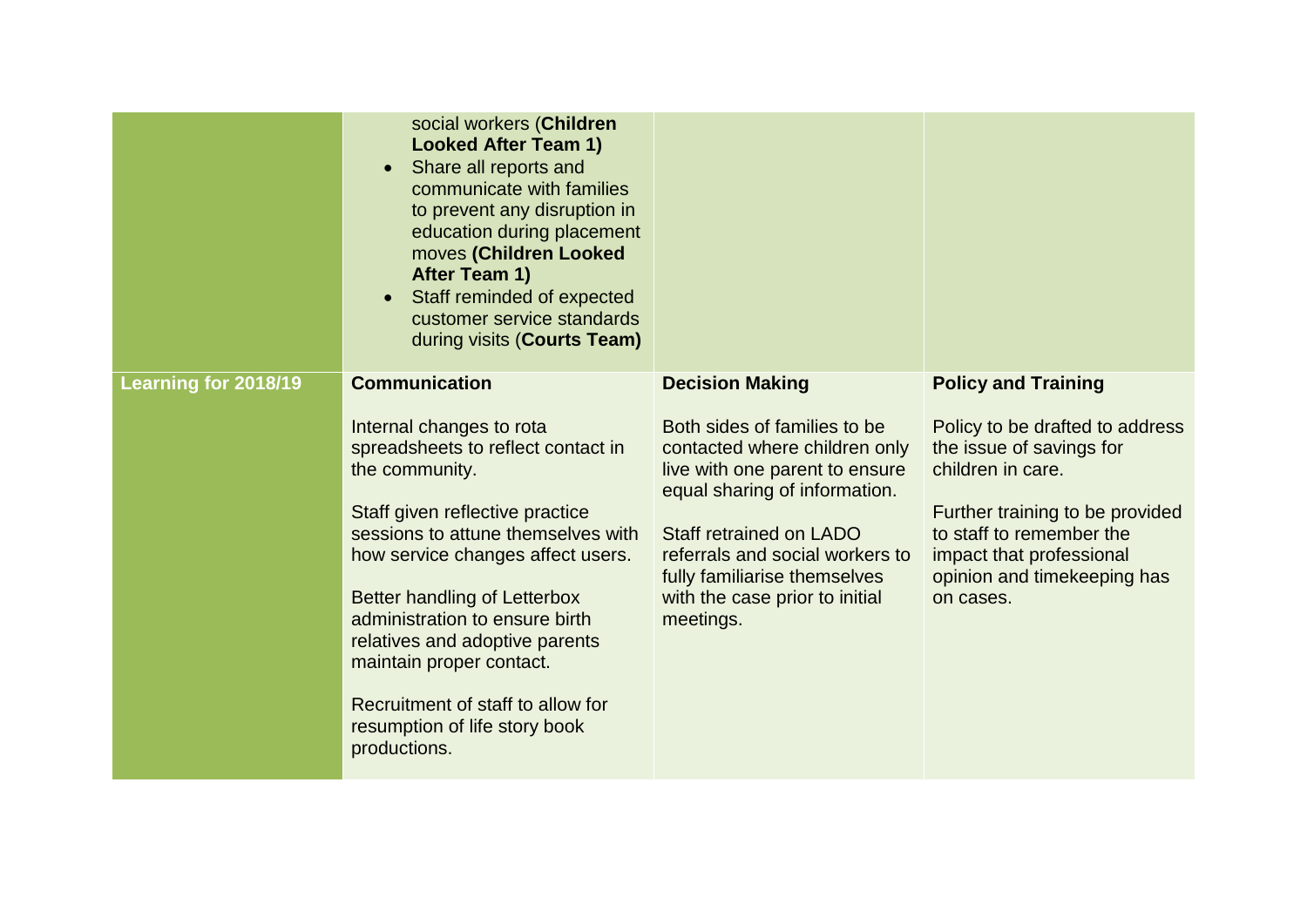## **Breakdown of complaints received:**

This may be different to figures within the upheld complaints section as this is based on closed complaints (not complaints received). The figures below will also exclude cancelled complaints.



**Upheld Complaints:**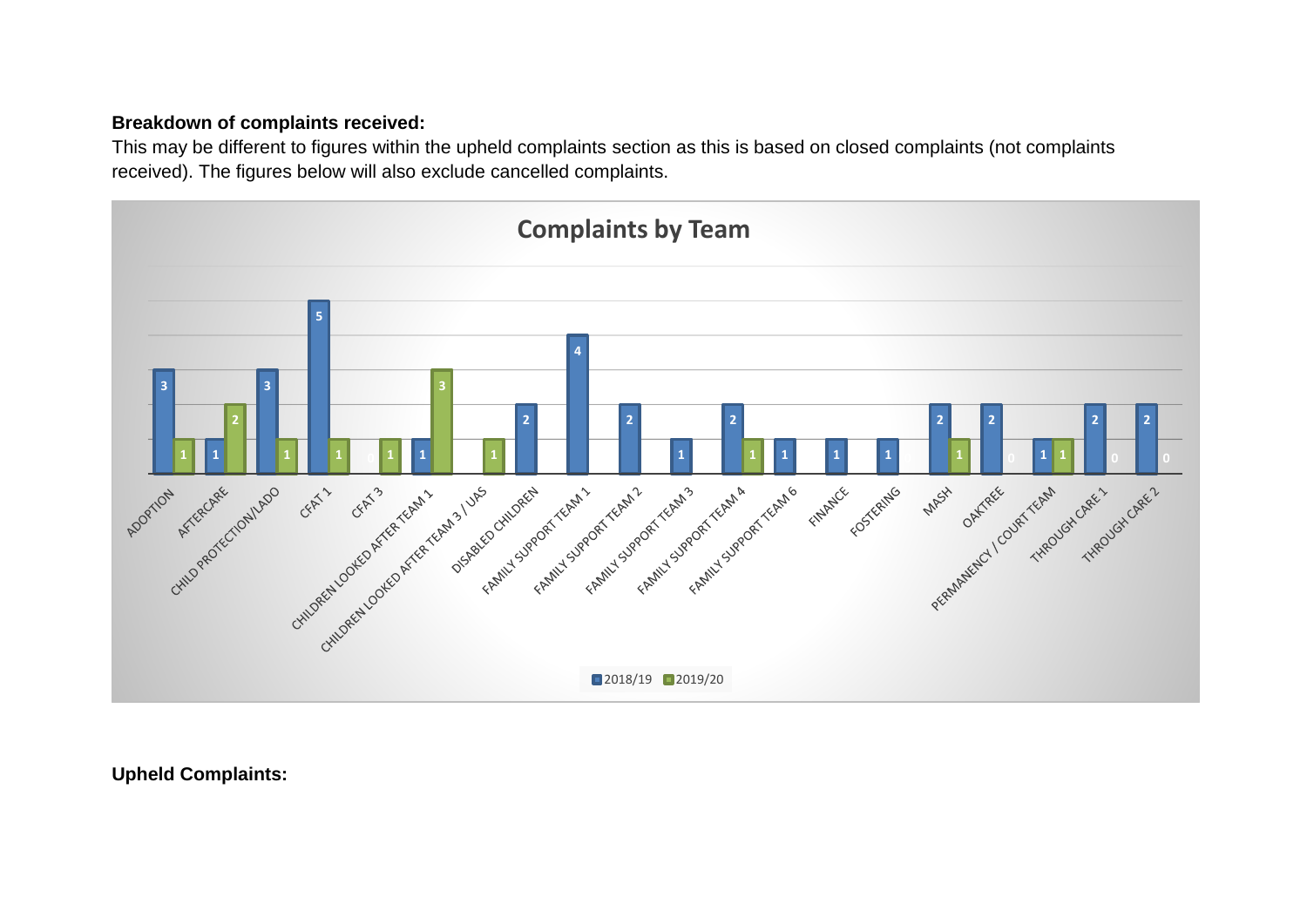Percentages for upheld complaints (based on complaints received and closed during the reporting period) across some areas are high as volumes of complaints are relatively low. Figures in brackets below represent the numbers of upheld complaints.

| <b>Complaint Area</b>                              | <b>Volume</b><br>2018/19 | % Upheld    | <b>Volume</b><br>2019/20 | % Upheld    |
|----------------------------------------------------|--------------------------|-------------|--------------------------|-------------|
| <b>Adoption</b>                                    | $\overline{3}$           | $67\% (2)$  | $\overline{1}$           | $100\%$ (1) |
| <b>Aftercare</b>                                   | $\mathbf 1$              | $100\%$ (1) | $\overline{2}$           | $50\%$ (1)  |
| <b>Child Protection/LADO</b>                       | $\mathbf{3}$             | $33\%$ (1)  | $\overline{1}$           | 0%          |
| <b>CFAT1</b>                                       | $5\phantom{.}$           | $40\% (2)$  | $\overline{1}$           | 0%          |
| <b>CFAT3</b>                                       | $\mathbf{0}$             | N/A         | $\overline{1}$           | 0%          |
| <b>Children Looked After Team 1</b>                | $\overline{0}$           | N/A         | 3                        | $100\%$ (3) |
| <b>Children Looked After Team 3/</b><br><b>UAS</b> | $\mathbf{0}$             | N/A         | $\overline{1}$           | 0%          |
| <b>Disabled Children</b>                           | $\overline{2}$           | $50\%$ (1)  | $\overline{0}$           | N/A         |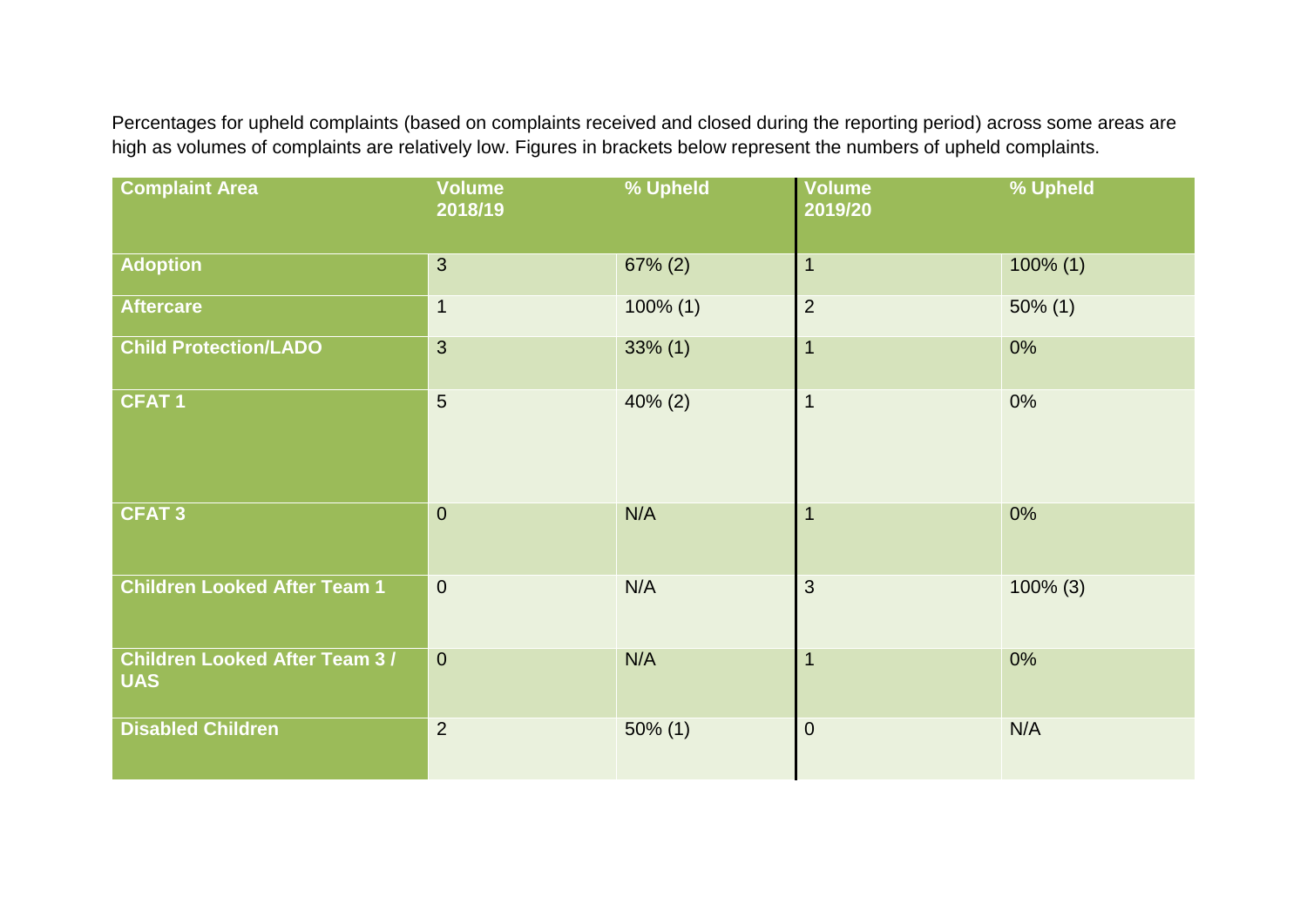| <b>Family Support Team 1</b>   | $\overline{4}$          | $25\%$ (1)  | $\boldsymbol{0}$ | N/A         |
|--------------------------------|-------------------------|-------------|------------------|-------------|
| <b>Family Support Team 2</b>   | $\overline{2}$          | $100\% (2)$ | $\pmb{0}$        | N/A         |
| <b>Family Support Team 3</b>   | $\overline{1}$          | 0%          | $\pmb{0}$        | N/A         |
| <b>Family Support Team 4</b>   | $\overline{2}$          | 0%          | $\mathbf{1}$     | 0%          |
| <b>Family Support Team 6</b>   | $\overline{1}$          | $100\%$ (1) | $\pmb{0}$        | N/A         |
| <b>Fostering</b>               | $\overline{\mathbf{1}}$ | $100\%$ (1) | $\pmb{0}$        | N/A         |
| <b>MASH</b>                    | $\overline{2}$          | $0\%$       | $\overline{1}$   | 0%          |
| <b>Oaktree</b>                 | $\overline{2}$          | $100\% (2)$ | $\pmb{0}$        | N/A         |
| <b>Permanency / Court Team</b> | $\overline{1}$          | $100\%$ (1) | $\mathbf{1}$     | $100\%$ (1) |
| <b>Through Care 1</b>          | $\overline{2}$          | $50\%$ (1)  | $\pmb{0}$        | N/A         |
| <b>Through Care 2</b>          | $\overline{2}$          | $50\%$ (1)  | $\pmb{0}$        | N/A         |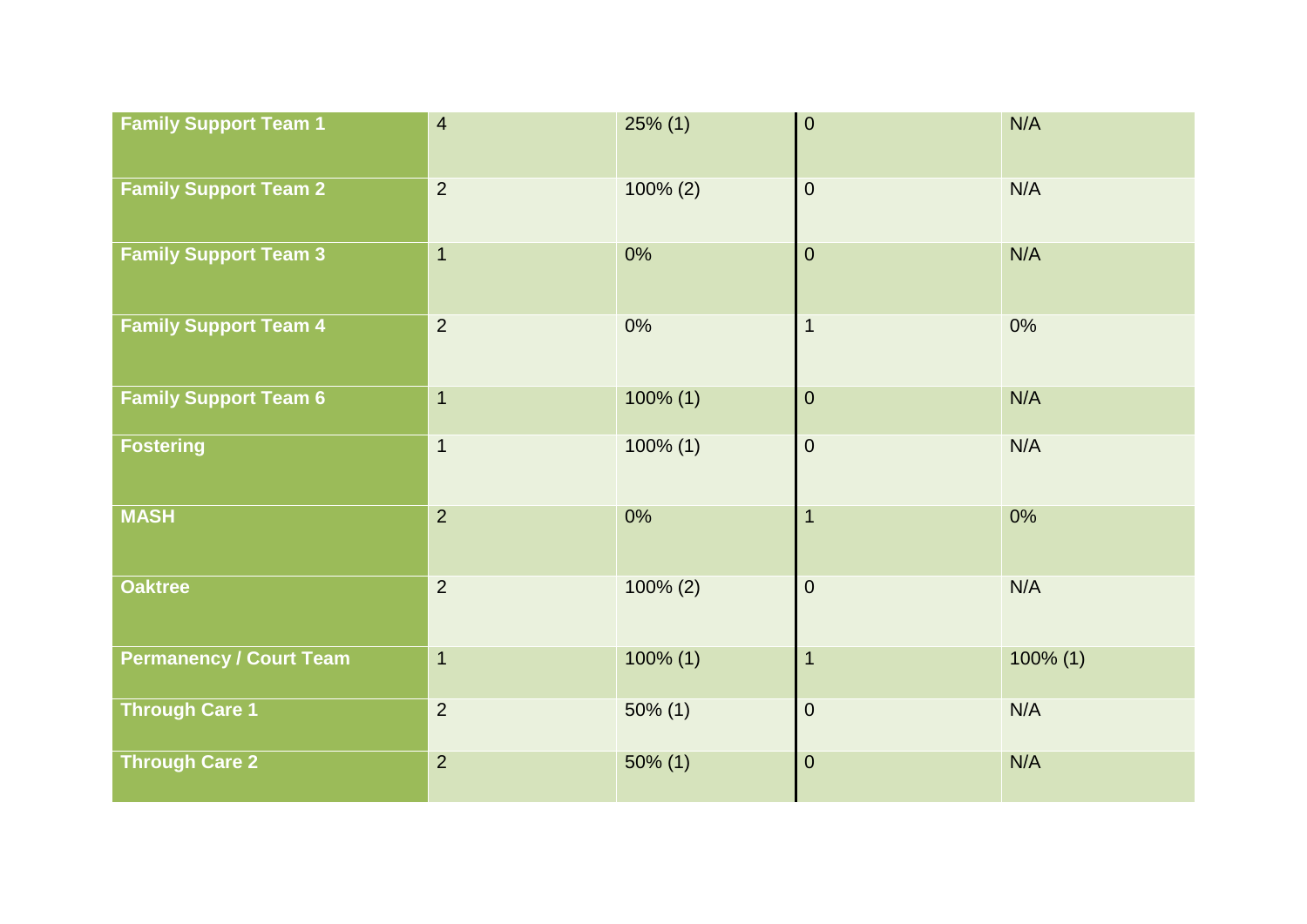## **LGO Complaints/Enquiries:**

There were 3 LGO complaints/enquiries received during the reporting period.

| <b>Area</b>                                                        | <b>Issue Nature</b>                                              | <b>Ombudsman</b><br><b>Findings</b>                       | <b>Financial Remedy</b> |
|--------------------------------------------------------------------|------------------------------------------------------------------|-----------------------------------------------------------|-------------------------|
| <b>Children &amp;</b><br><b>Families</b><br><b>Assessment Team</b> | Action taken to support a resident fleeing<br>domestic violence  | <b>Final Decision</b><br>$received -$<br>Council at fault | £750                    |
| <b>Disabled Children</b>                                           | Assessment and communication with the child's<br>parents         | <b>Awaiting Draft</b><br>Decision                         | N/A                     |
| <b>Aftercare Team</b>                                              | Support with appropriate housing and quality of<br>accommodation | <b>Draft Decision</b><br>$received -$<br>Council at fault | £300                    |

### **Alternative Dispute Resolution (ADR) Cases:**

Complainants are seeking resolution and welcome the involvement of a neutral third person who will be able to assist both the complainant and the service in negotiating a settlement to their complaint. ADR is implemented as a mechanism to resolve complaints swiftly should the complainant request escalation. This involves assessment of the presenting issues by the Complaints Team**.** It can also include mediation with the complainant and the service area.

For the reporting period, there have been 2 cases of successful ADR, both of which prevented escalations to Stage 2. This has resulted in an estimated saving of £3600 for the service/Council.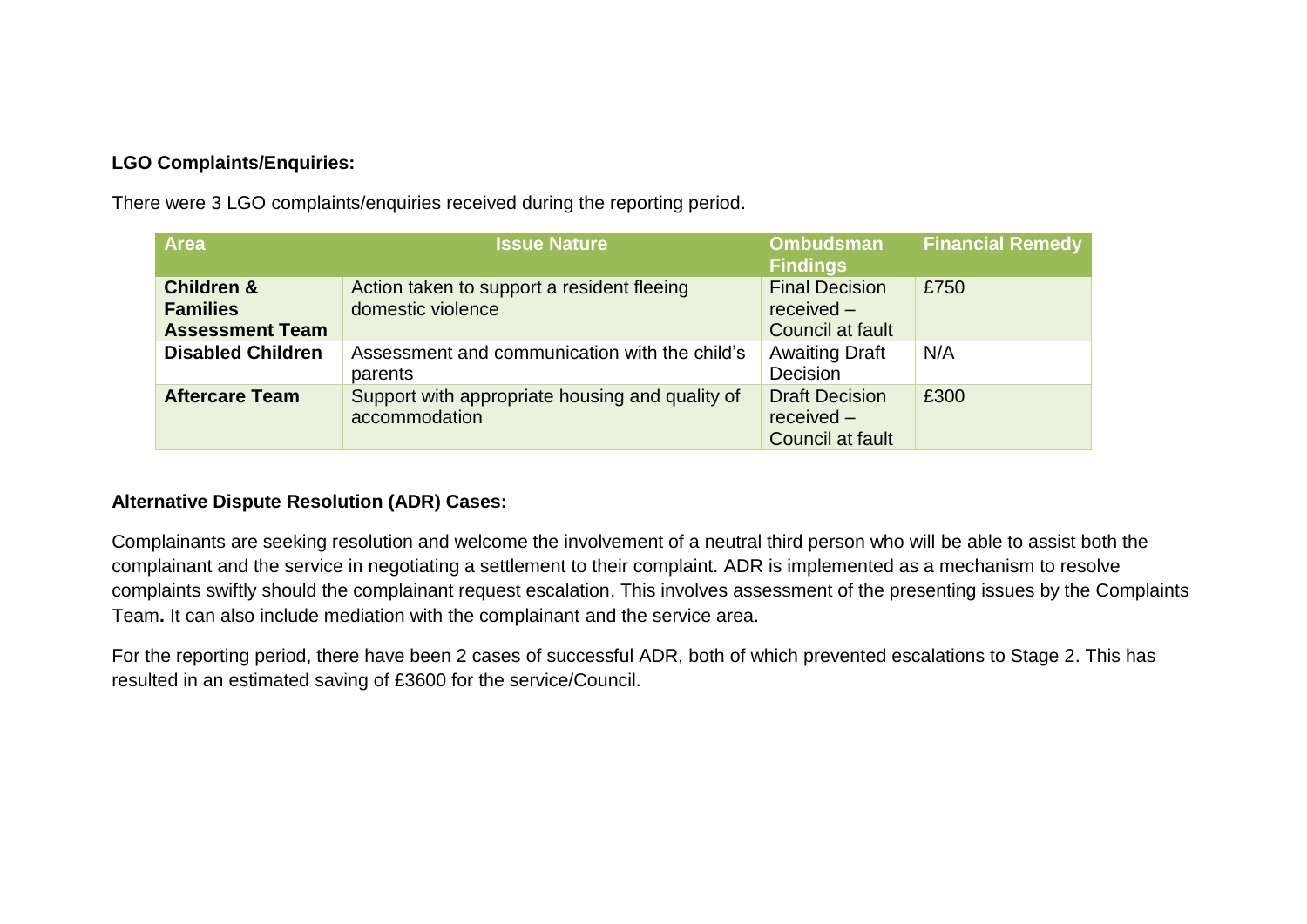#### **Initial Feedback**:

The Council receives feedback which following assessment does not constitute a formal complaint but still requires addressing. Those within scope of an 'Initial Feedback' are sent to the service with a request that swift action takes place to resolve the issue. This should negate the need for a formal complaint taking place. For the reporting period the following 'Initial Feedback' has been recorded:

| <b>Team</b>                               | <b>Feedback</b> |
|-------------------------------------------|-----------------|
|                                           | <b>Total</b>    |
| <b>CFAT1</b>                              | 12              |
| <b>Disabled children</b>                  | 7               |
| <b>Family Support Team 4</b>              | 6               |
| <b>Children Looked After Team 1</b>       | 6               |
| <b>MASH</b>                               | 5               |
| <b>Aftercare</b>                          | 4               |
| <b>Permanency / Court Team</b>            | $\overline{4}$  |
| <b>Fostering Team</b>                     | 4               |
| <b>CFAT2</b>                              | 3               |
| <b>Children Looked After Team 2</b>       | 3               |
| <b>Family Support Team 3</b>              | $\overline{2}$  |
| <b>Children Looked After Team 3 / UAS</b> | $\overline{2}$  |
| <b>Adoption Team</b>                      | $\overline{2}$  |
| <b>Prevention/Support Service</b>         | 1               |
| <b>Operation of homes</b>                 | 1               |
| <b>Oaktree</b>                            | 1               |
| <b>Child Protection/LADO</b>              | 1               |
| <b>Family Support Team 2</b>              | 1               |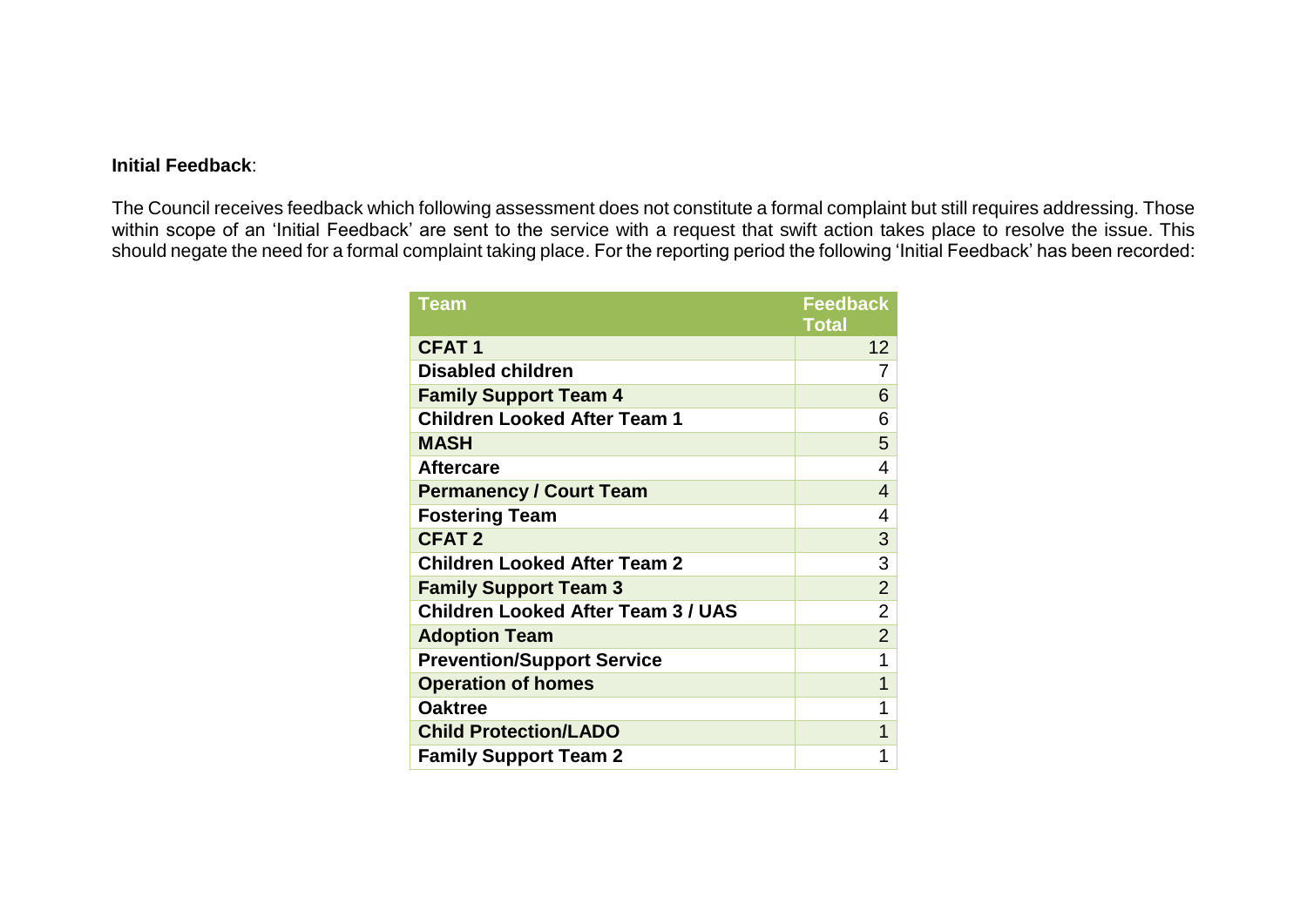## **Enquiries**

During the reporting period the following enquiries were received:

- 22 Member/Cllr Enquiries
- 15 MP Enquiries

|                              | <b>Number by</b> |                                      | <b>Number by</b> |                |
|------------------------------|------------------|--------------------------------------|------------------|----------------|
| <b>CIIr Enquiries</b>        | <b>Team</b>      | <b>MP Enquiries</b>                  | <b>Team</b>      |                |
| <b>MASH</b>                  | $\overline{4}$   | <b>CFAT1</b>                         |                  | $\overline{4}$ |
| <b>Youth Services</b>        | 3                | <b>Aftercare</b>                     |                  | $\overline{2}$ |
| <b>Children Looked After</b> |                  |                                      |                  |                |
| Team 1                       | 3                | <b>Family Support Team 4</b>         |                  | $\overline{2}$ |
| <b>Disabled Children</b>     | 3                | <b>MASH</b>                          |                  | $\overline{2}$ |
| <b>Fostering Team</b>        | $\overline{2}$   | <b>Child Protection/LADO</b>         |                  |                |
| <b>CFAT1</b>                 | $\overline{2}$   | <b>Fostering Team</b>                |                  |                |
| <b>CFAT 2</b>                | $\overline{2}$   | <b>Support for childminders</b>      |                  |                |
|                              |                  | <b>Children Looked After Team 3/</b> |                  |                |
| <b>Operation of Homes</b>    |                  | <b>UAS</b>                           |                  |                |
| <b>Family Support Team 2</b> |                  | <b>Family Support Team 1</b>         |                  |                |
| <b>Family Support Team 4</b> |                  |                                      |                  |                |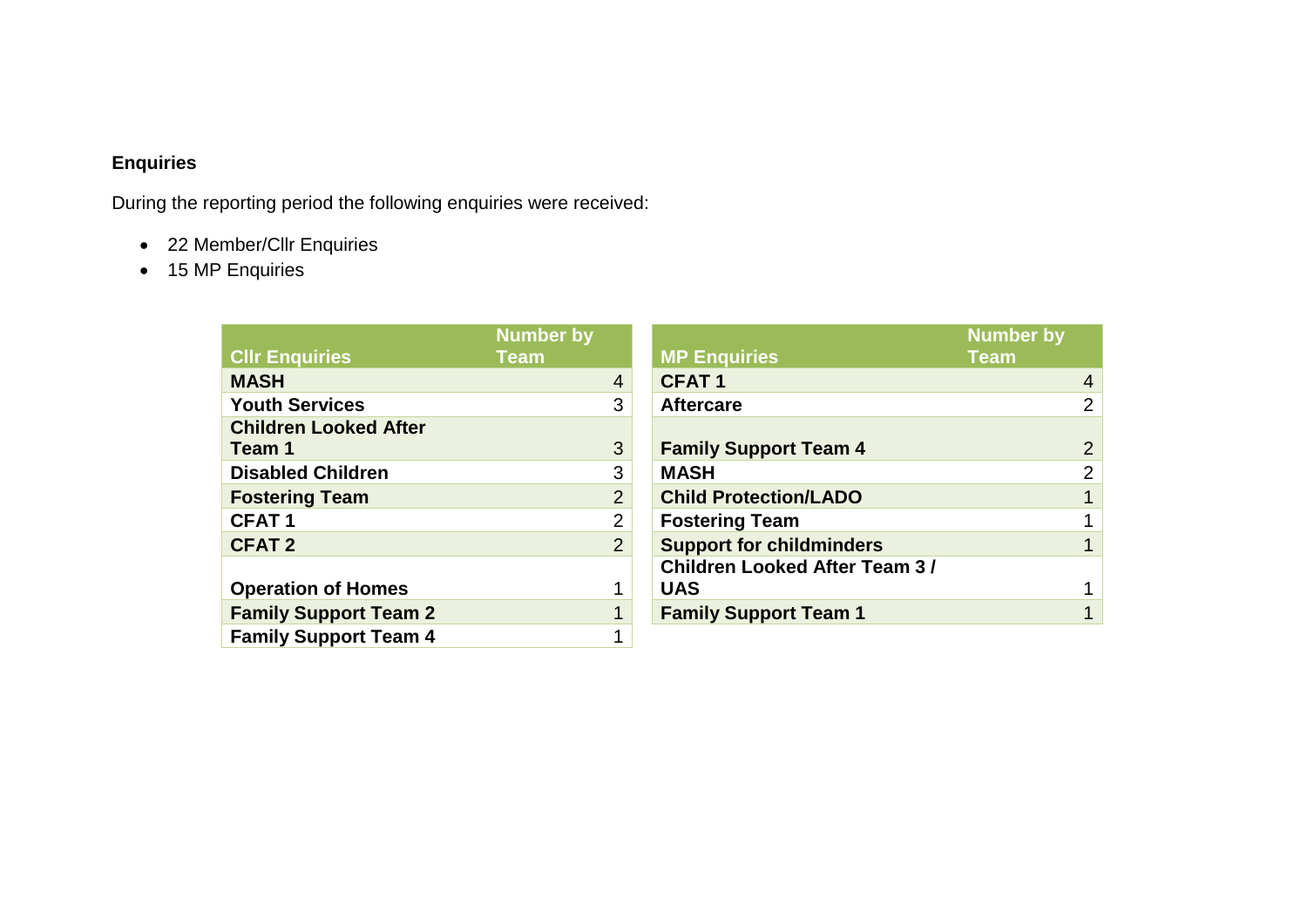# **External Compliments:**

**30** Compliments have been received during this period, breakdown of teams is below.

| <b>Service Area</b>                    | <b>Total Received</b> |
|----------------------------------------|-----------------------|
| <b>Families Together</b>               | 9                     |
| <b>Prevention/Support Service</b>      | 5                     |
| <b>CFAT4</b>                           | $\overline{2}$        |
| <b>Disabled children</b>               | $\overline{2}$        |
| <b>Family Support Team 4</b>           | $\overline{1}$        |
| <b>Family Support Team 2</b>           | 1                     |
| <b>Child Protection/LADO</b>           | $\overline{1}$        |
| <b>Children Looked After Team</b><br>2 | 1                     |
| <b>Family Support Team 3</b>           | 1                     |
| <b>Family Support Team 6</b>           | 1                     |
| <b>Children Looked After Team</b><br>1 | 1                     |
| <b>Fostering Team</b>                  | 1                     |
| <b>CFAT1</b>                           | 1                     |
| <b>Permanency / Court Team</b>         | 1                     |
| <b>Aftercare</b>                       | 1                     |